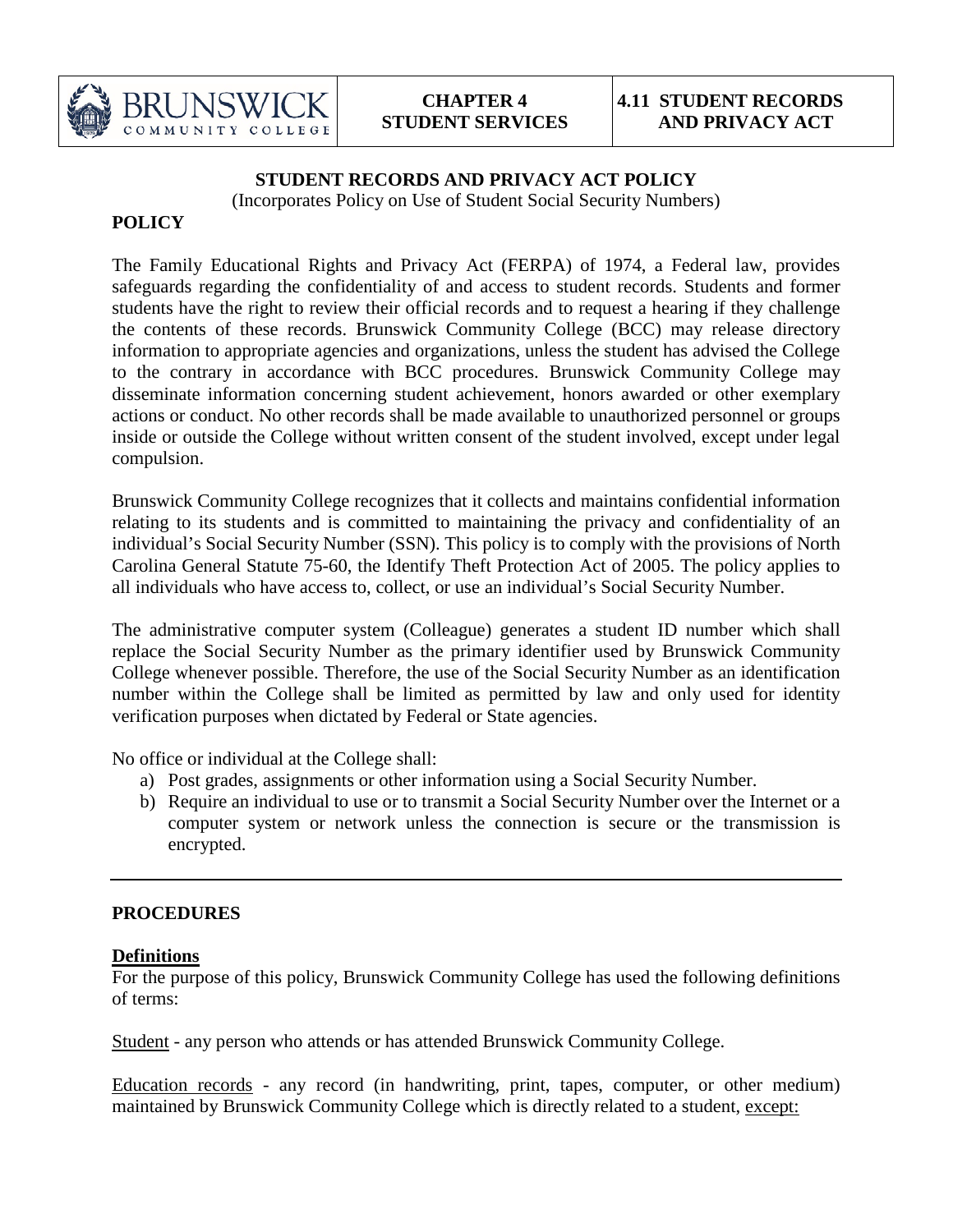

- 1. A personal record kept by a staff member if it is kept in the sole possession of the maker of the record and is not accessible to any other person except a temporary substitute for the record maker.
- 2. Records created and maintained by Brunswick Community College Campus Public Safety/Police Office for law enforcement purposes.
- 3. An employment record of an individual whose employment is not contingent on the fact that he or she is a student, provided the record is used only in relation to the individual's employment.
- 4. Records made or maintained by a physician, psychiatrist, psychologist, or other recognized professional or paraprofessional if the records are used only for treatment of a student and made available only to those persons providing the treatment.
- 5. Alumni records which contain information about a student after he or she is no longer in attendance at Brunswick Community College and which do not relate to the person as a student.

# **Annual Notification**

Students will be notified of their Family Educational Rights and Privacy Act of 1974 (FERPA) rights annually by publication in the College Catalog and Student Handbook.

#### **Directory Information**

Brunswick Community College designates the following items as directory information: student name, address, telephone number, date of birth, major field of study, participation in officially recognized activities and sports, weight and height of members of athletic teams, dates of attendance, degrees and awards received, most recent previous school attended, and photograph. The College may disclose any of those items without prior written consent unless the student has notified Records & Enrollment Management, in writing, stating that he/she does not want such information released.

#### **Disclosure of Educational Records**

Brunswick Community College will disclose information from a student's education records only with the written consent of the student, except in the following allowable instances:

- A. To school officials who have a legitimate educational interest in the records. A school official is:
	- 1. A person employed by Brunswick Community College in an administrative, supervisory, academic or research support staff position or work study student.
	- 2. A person elected to the Board of Trustees.
	- 3. A person employed by or under contract to Brunswick Community College to perform a special task, such as the attorney or auditor.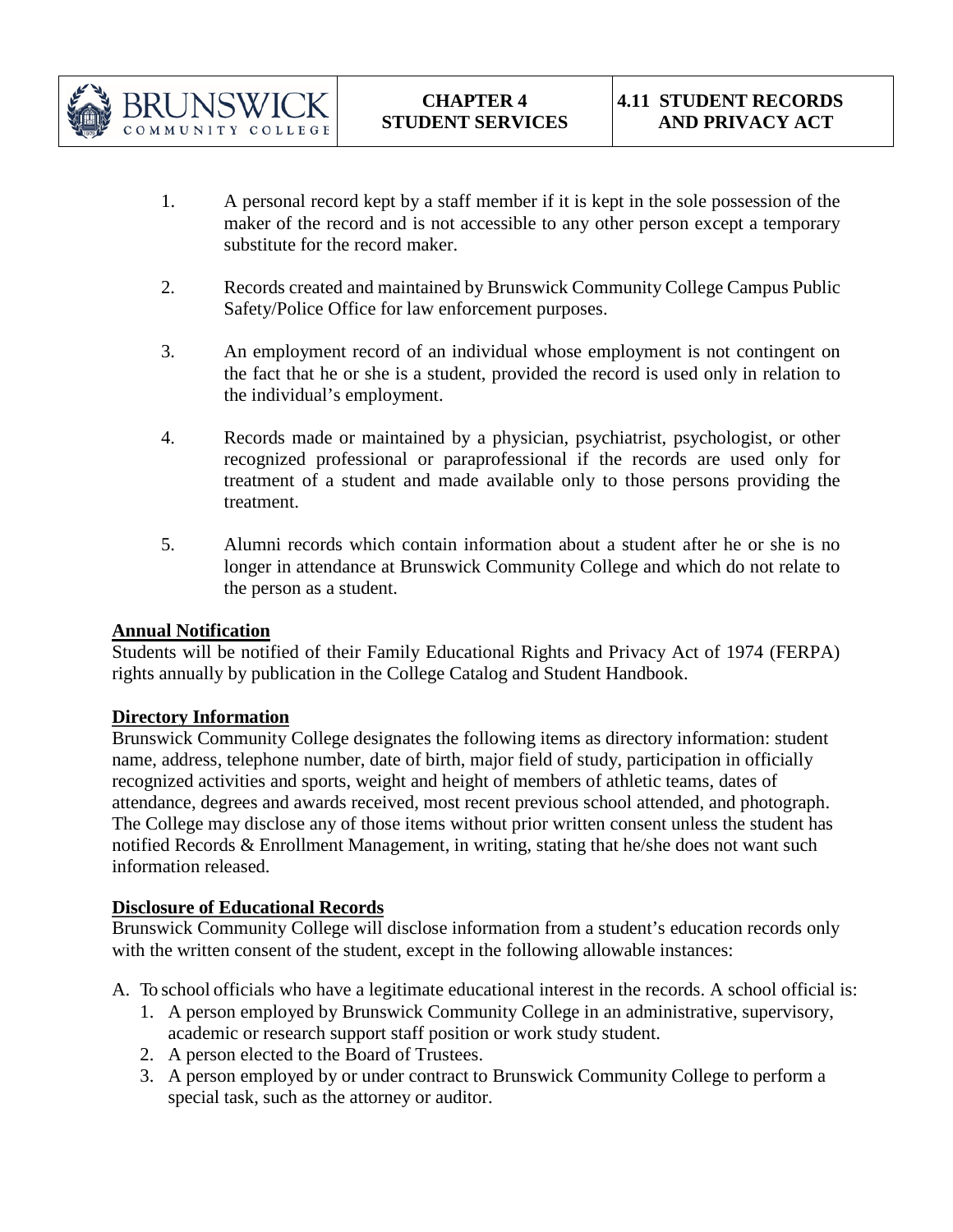

- 4. A person employed by the Brunswick Community College Police Department.
- 5. A student serving on an official committee, such as a disciplinary or grievance committee, or who is assisting another school official in performing his/her tasks. A school official has a legitimate educational interest if the official is:
	- a. Performing a task that is specified in his/her position description or contract agreement.
	- b. Performing a task related to a student's education.
	- c. Performing a task related to the discipline of a student.
	- d. Providing a service or benefit relating to the student's family, such as childcare, job placement, or financial aid.
	- e. Maintaining the safety and security of the campus.
- B. To officials of another school, upon request, in which a student seeks or intends to enroll.
- C. To certain officials of the U. S. Department of Education, the Comptroller General, and State and local educational authorities, in connection with audit or evaluation of certain State and federally supported education programs.
- D. In connection with student's request for or receipt of financial aid to determine the eligibility, amount or condition of the financial aid, or to enforce the terms and conditions of the aid.
- E. To State and local officials or authorities if specifically required by State law that was adopted before November 19, 1974.
- F. To organizations conducting certain studies for or on behalf of Brunswick Community College.
- G. To accrediting organizations to carry out their functions.
- H. To parents of an eligible student who is claimed as a dependent for income tax purposes.
- I. To comply with a judicial order or a lawfully issued subpoena.
- J. To appropriate parties in a health or safety emergency.
- K. To individuals requesting directory information so designated by Brunswick Community College.
- L. The results of any disciplinary proceeding conducted by Brunswick Community College against an alleged perpetrator of a crime of violence to the alleged victim of that crime.

#### **Records of Requests for Disclosure**

Brunswick Community College will maintain a record of all requests for and/or disclosures of information from a student's education records. The record will indicate the name of the party making the request, any additional party to whom it may be disclosed, and the legitimate interest the party had in requesting or obtaining the information. The record may be reviewed by the eligible student.

#### **Inspection of Educational Records**

Students have the right to review their education records retained at the College. Appointments for this review may made by calling Records & Enrollment Management at 910.755.7320.